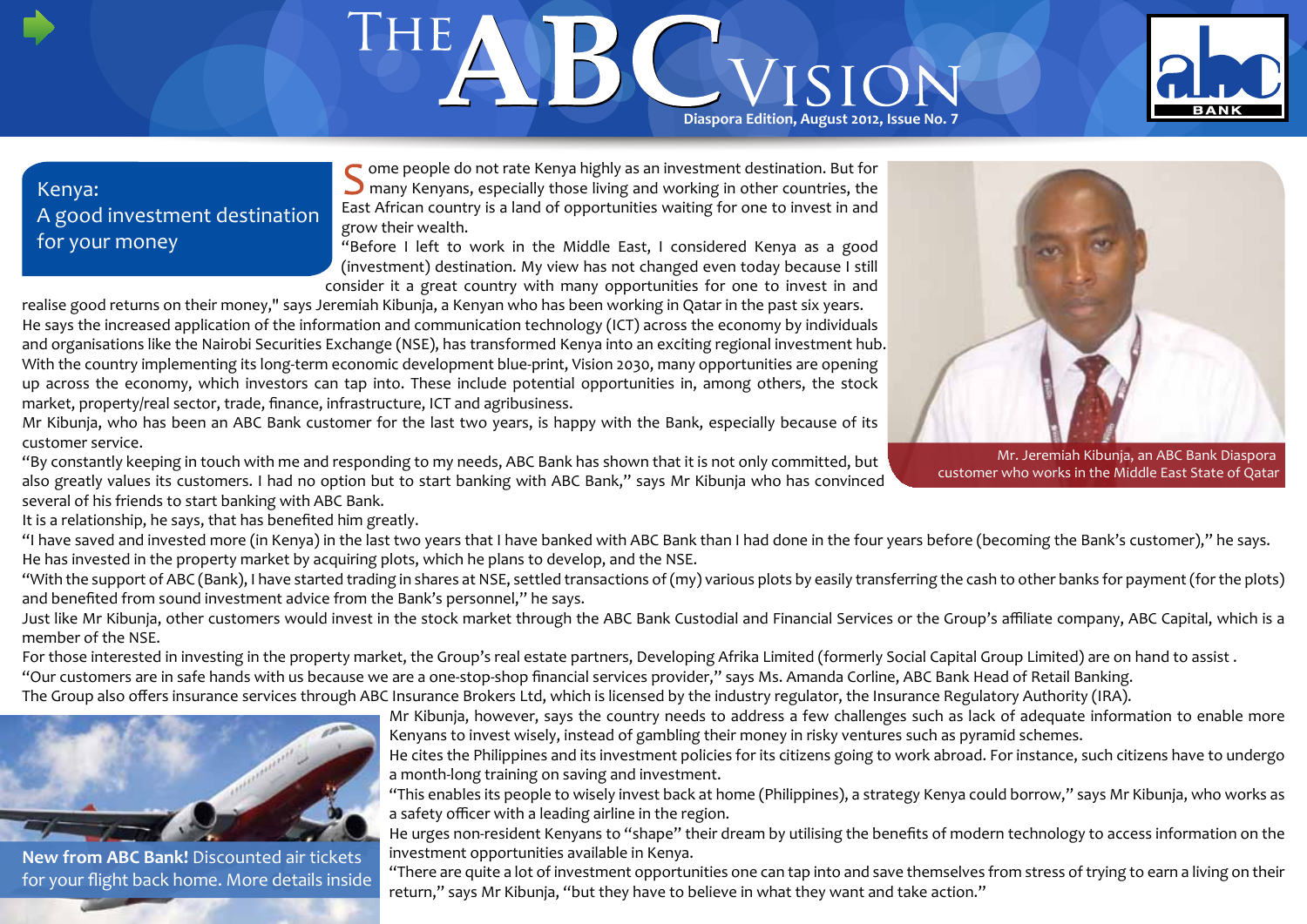# **GMD Statement**



# Product Focus

ight from the inception of  $\mathbf \Gamma$  this newsletter, our main goal was to create an interactive platform through which we would share with you our efforts at providing products and services that meet your personal and business goals.

We were also keen to improve our customer service and general responsiveness to your feedback.

Several months later, our focus is unwavering, and while it may be too early to

determine whether we have achieved our objectives or not, we are certainly heartened by the feedback we continue to receive.

In response to your feedback, we have recently launched our salary advance product, which allows our salaried customers access to cash in between pay checks. This is our way of reaffirming our commitment to facilitating you to meet your financial commitments at all times.

Coupled with our investment guide -ABC Connections, whose first edition we sent to you early last month, we believe we are carving out a good path towards supporting you towards achieving your investment needs.

Going forward we will provide you with wider and more affordable options for investments in the e-guide.

Keep your suggestions flowing through our chat service or talk2us@abcthebank.com.

Thank you,

**Group Managing Director**



ABC Bank: We transfer your money fast, safely & efficiently

**Q & A with Wambui Kaguongo, Head of Marketing & Product Development**

Q: It is self-evident that non-resident Kenyans need money transfer services to send money to their families and friends back home for personal use and investment. Is ABC Bank offering its Diaspora customers any money transfer services?

A: Yes we are offering our Diaspora customers a wide range of money transfer services through which they are able to send money to their families, relatives or friends back at home.

### Q: What are these services?

A: For international remittances, we offer three types of globally-recognised money transfer services. These are Western Union, Instant Cash and Ria Money/Euro Cash. For our international bank transfers we offer Foreign Demand Drafts and SWIFTS. We will soon be launching a revolutionary money transfer product.

Through a new partnership we are negotiating, our clients can send funds directly to their bank accounts,allow online money remittances via cards (credit or debit) and make payments anywhere across the globe easily and very cost effectively.

### Q: What measures have you put in place to ensure that these services meet your customers' expectations?

A: Our money transfer services are well-researched, carefully designed and stringently tested products in line with best international safety standards. In order to better serve our customers, we are continuously training our qualified staff while constantly upgrading our systems and processes in response to our market research, customer feedback or market dynamics. This means we are able to transfer our customers' money in a fast, safe and efficient manner.

### Q: Are they open to all customers and non-customers?

A: Yes these services are open to both our customers and non-customers who need to access world class services.

### Q: Does it matter which country one is residing in?

A: No it does not matter what country one is residing in as long as one can access an appointed agent for any of the money transfer services we have highlighted above.

### Q: What are the requirements for one to benefit from these services?

A: All a client needs is the money to send and the correct details of the recipient. In addition to this, they will need a form of identification such as a national identity card, a passport or military identity card. In addition to this, there is a unique code generated per transaction in all these services. This code is what the sender will need to relay to the recipient. For services such as Western Union, the sender may be required to provide a secret question and answer. In this case, the recipient will need to have these details as well. The recipient will then come to any branch of ABC Bank and withdraw their funds. For Instant Cash, the existing ABC Bank clients can remit funds back to their accounts held in the Bank.

### Q: Any charges?

A: For all services above, the sender will incur a small sending fee.



Send your love back home **quickly and safely.**

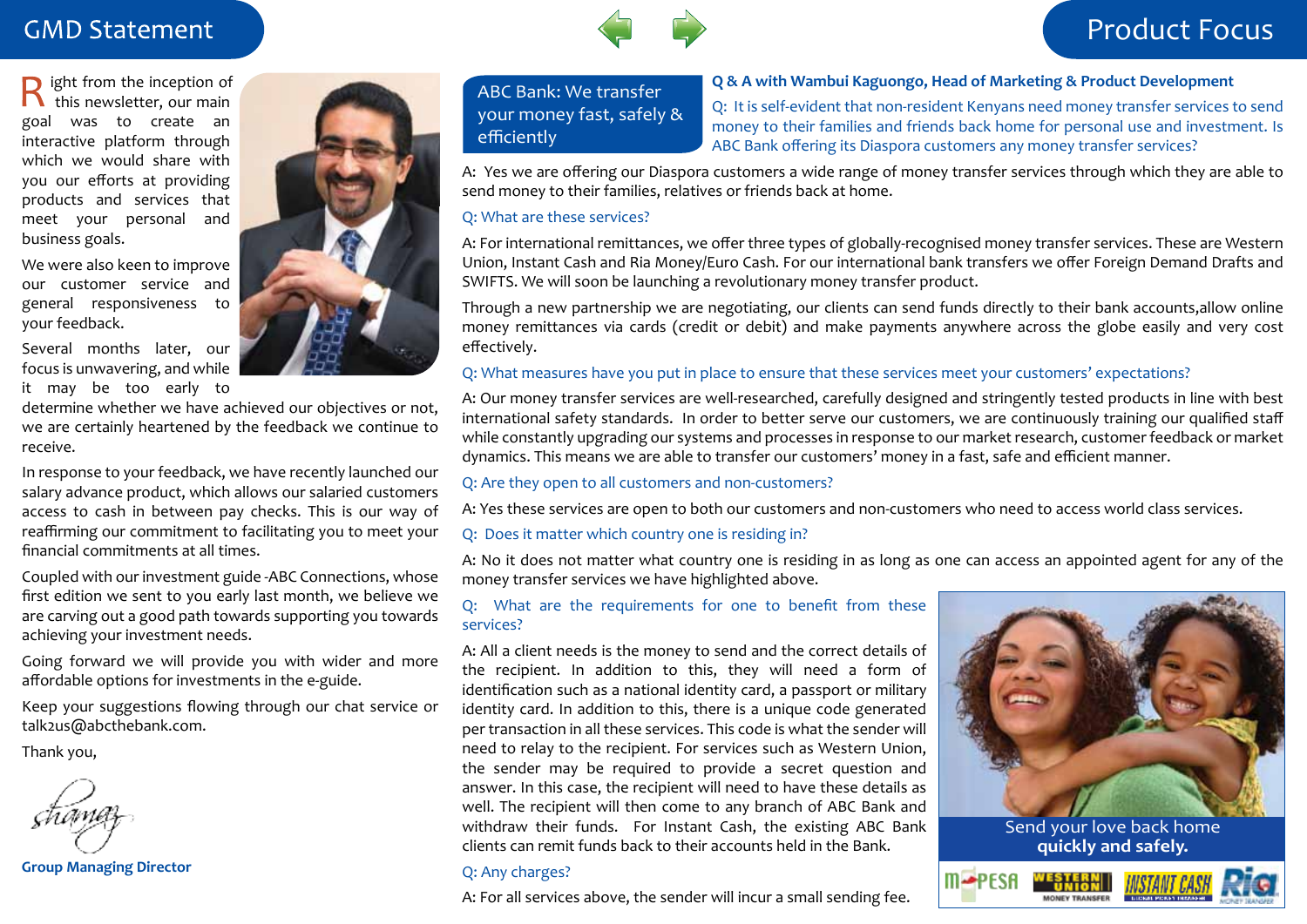# News Analysis



# **Economy:** Bright prospects for investors By ABC Capital

nalysts are projecting that Kenya's A economy would continue recovering from the challenges it faced in 2011 –high inflation, rising interest rates, weakening of the shilling, high food and fuel prices etc –in the second half of this year.

This, according to the latest World Bank economic report on Kenya launched in June 2012, would see the country's economy growing at 5 per cent in 2012.

This is largely due to a combination of factors.

The report, which was launched by Mr Johannes Zutt, the World Bank Country Director for Kenya, projects that inflation, which is a measure of the cost of living in terms of the prices of goods and services, will remain below 10 per cent during the second half of 2012, from a high of nearly 20 per cent earlier in the year.

"Interest rates are also expected to fall and the exchange rate to return to "more competitive levels", factors that will spur economic activity. Kenya's debt level has also fallen below 45 per cent of the Gross Domestic Product (GDP)," says the WB report.

It is a projection echoed by analysts at ABC Capital, an affiliate of ABC Bank Group.

"Inflation expected to continue falling in the third quarter but at a slower rate," say the analysts in a report they sent to their customers on July 24, 2012.

They project that investors, especially in the Nairobi Securities Exchange (NSE) would have a good run in the remainder of 2012.

"The good returns will be from capital gains as the improved market activities is expected to sustain up to the year end," they say.

More investment opportunities are expected to open up in other sectors of the economy fueled by both the ongoing reforms and increased government investment in infrastructure –roads, airports, water, energy –and other sectors of the economy, including in education, tourism and agriculture.

"These (reforms and increased government investment) factors are set to increase the economy's efficiency and productivity thereby, backed by the devolved system of government under the New Constitution, unlocking huge investment opportunities to investors," says Prof. Tabitha W. Kiriti-Nganga, head of economic theory, School of Economics, University of Nairobi.

She singles out opportunities in the property and agriculture sectors, noting that the infrastructure development and the devolution would attract investors increasing the value of land/property while improving access to markets for agricultural produce across various counties.



### **ABC Capital Ltd.** Over 50 years of offering innovative investment management expertise.

ABC Capital has been a member of the Nairobi Stock Exchange since its inception in 1954. We therefore share a rich heritage in the fortunes of the leading stock exchange in the Eastern Africa region.

### **Trading**

**Agent Relations**

- •Equities •Fixed Income: Treasury bills & bonds •Custodial Services **Portfolio Management** •Discretionary Portfolio Management •Non-discretionary Portfolio Management
	-

•IPOs (Initial Public Offers) •Commercial Paper •Corporate Bonds •Mergers & Acquisitions •Private Placements **Research**

**Corprorate Finance & Advisory**



**Talk to us on:** +254 (20) 2246036/2242534 | customercare@abccapital.co.ke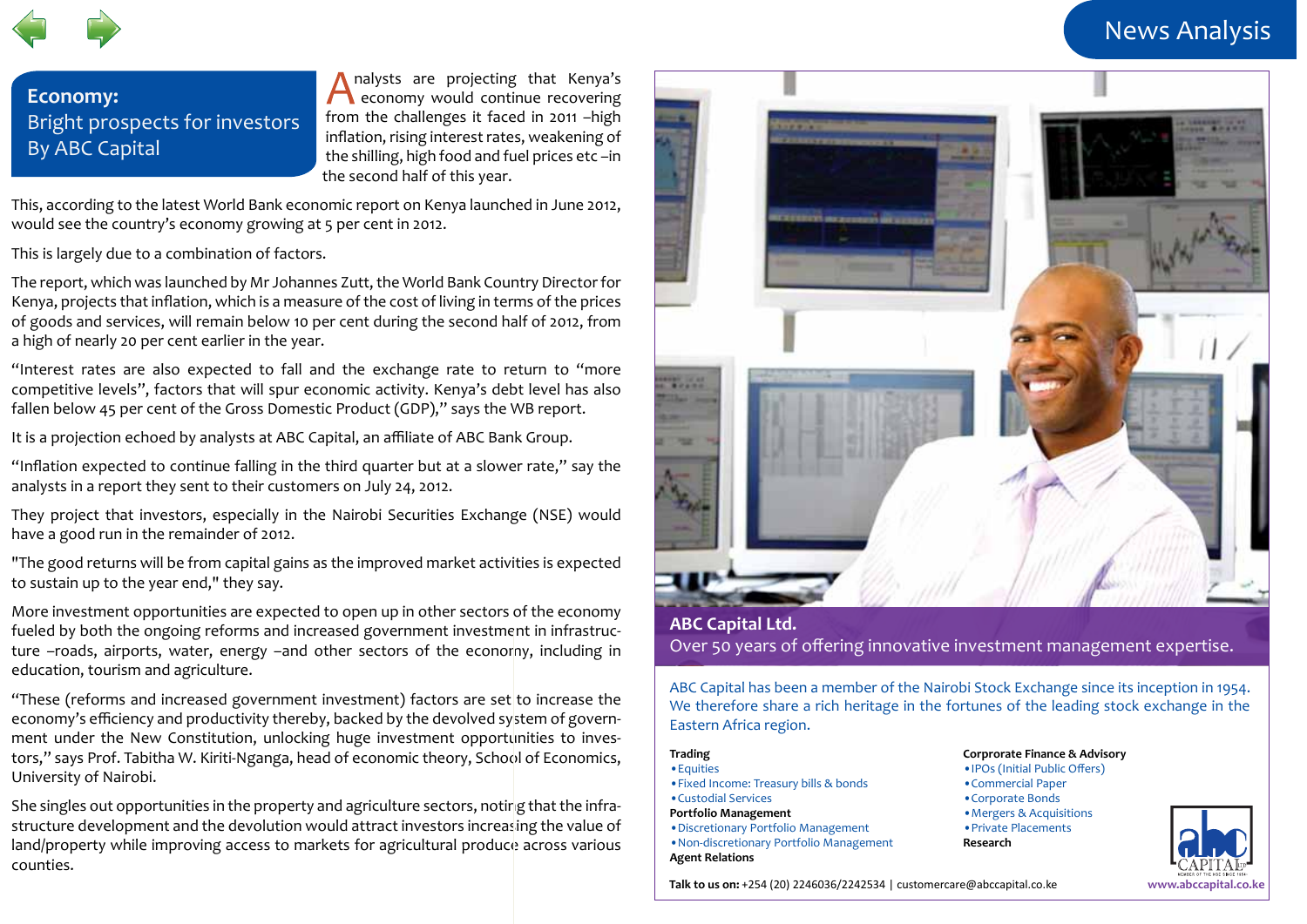

# DISCOUNTS ON YOUR FLIGHT BACK HOME

ABC Bank has entered into a partnership with a select group of air travel companies, allowing the Bank's Diaspora customers to benefit from competitive air fare rates when coming back home.

The agreement is part of the Bank's continuous quest to facilitate its Diaspora customers through services, including negotiated rates of products and services, offers etc, on top of its world class financial products and services.

"We are working round the clock to come up with value added services to make our innovative products and services even better," said Amanda Corline, Head of Retail Banking, ABC Bank. For customers to benefit from the discounted air fares, they are required to furnish the Bank with their dates of travel through the email addresses:

- **diaspora@abcthebank.com**
- **talk2us@abcthebank.com**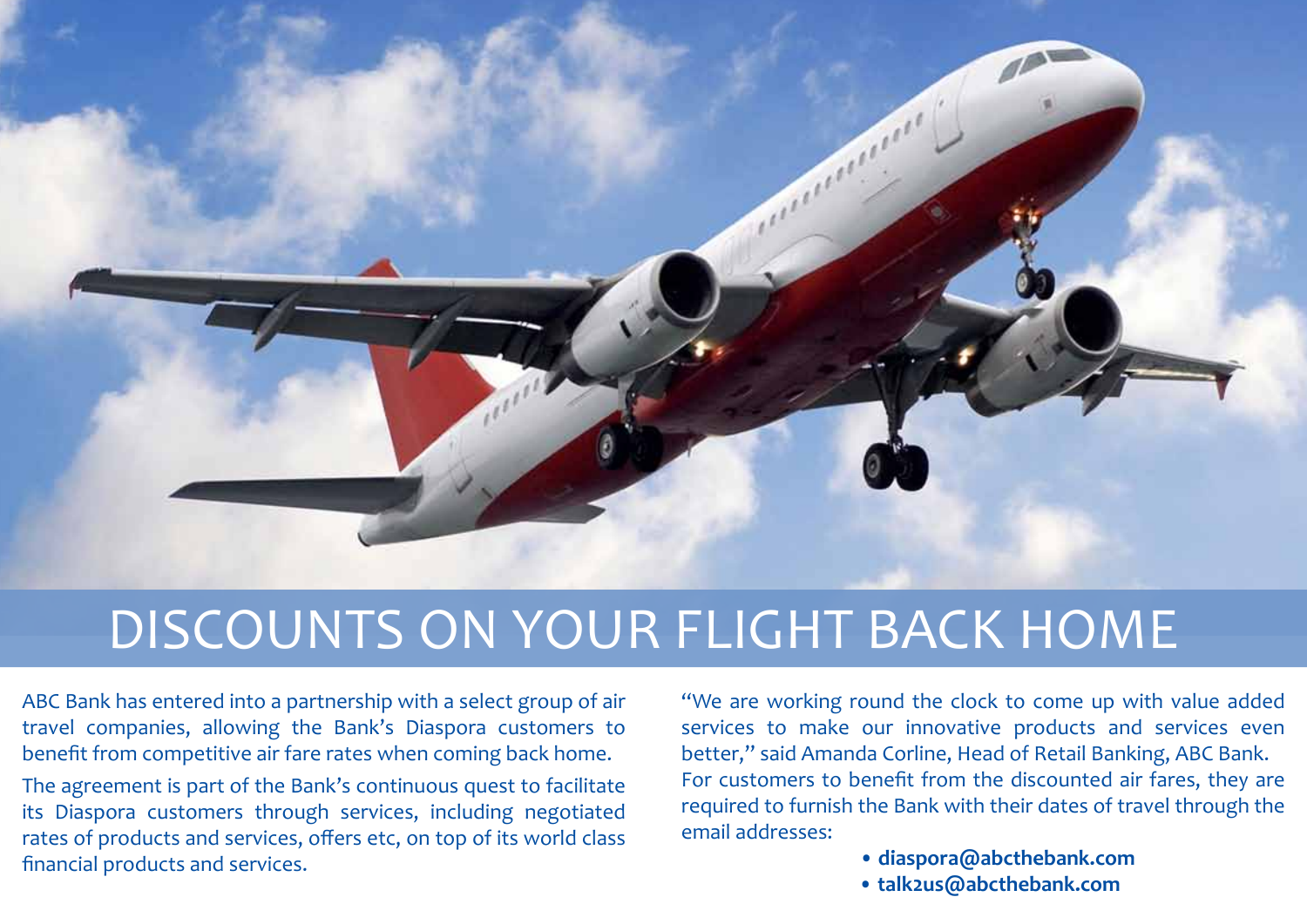

## 2012: Kenya Shilling's performance *By ABC Bank Treasury*

**Shilling's performance for the period up to July 20, 2012**

The Kenyan shilling (Kes) has traded within a narrow range –Sh83.50 to Sh85 to the US dollar (USD)-in the month of July 2012.

 The shilling also held its ground despite the Central Bank of Kenya (CBK) lowering the Central Bank Rate (CBR) by 150 basis points to 16.5 per cent from 18 per cent amid analysts' expectation that it (shilling) will weaken because of increased supply (of Kes) in the market.

The CBR is a rate at which the CBK lends money to commercial banks as lender of last resort and is the basis upon which banks price consumer loans after factoring in their operational costs and profit margin.

Some of the factors that have led to the shilling's stable state are:

• CBK continued presence in the money market, characterised by its mopping up excess liquidity (a lot of Kes in circulation) via repos and the introduction of longer-term repos of 14, 21 and 28 days, which have became popular in the market. A repo is where CBK borrows funds from the money market for a period of time (days) by offering a security and returning the same funds later by repurchasing its security. This is aimed at reducing or increasing the amount of Kes circulating in the market.

• Despite reduction in the CBR rate, the market seemed to have aligned itself for any fall in the shilling hence there was no significant weakening of the shilling after the CBK reduced its benchmark rate.

• Inflows (foreign currency) from the tourism and agricultural sector have been sufficient to meet the (US\$) demand from (importers in) energy and oil sectors.

### **Highlights up to July 20 2012 (Kes to US\$)**

Opening Rate: 84.10 High for the Period: 85.00 Low for the Period: 83.50 Closing Rate: 83.95 Range for the Period: 83.95 – 85.00

### **Projections on the shilling's performance for the month of August and September**

In the coming days, we expect the shilling to continue trading within a tight range of between Sh84.00 and Sh84.50 to the dollar. The shilling is likely to be supported by the following arguments:

1. ABC Capital analysts expect CBK to continue mopping up excess liquidity (Kes) in the market hence discouraging banks from holding long dollar positions (keeping dollars for long).

2. Performance of major currencies – they expect traders to continue ignoring shortterm intraday (daily) performance of the Euro/USD and Sterling Pound/USD, reducing the risk of speculative fluctuations.

3. They expect the Monetary Policy Committee –CBK's top decision-making organ- to either maintain the CBR Rate at 16.5 per cent or cut it by a small margin, which is already factored in the market.

4. Dollar demand seems to have reduced significantly to a point that the little demand coming in is well matched-off by inflows from agriculture and tourism.



# Achieve your hopes, dreams and goals **with the ABC Target Account.**

Whether it is your dream holiday, wedding, a car, emergencies or education for your child, the ABC Target Account is tailoured to help you save and grow your money over time to meet these goals.

- Rewarding incremental interest rates
- Flexible saving durations of 6 month 10 years
- Competitive interest rates
- Ease of saving using internal & external standing order instructions
- And so much more

Write to us on **talk2us@abcthebank.com** for more information.